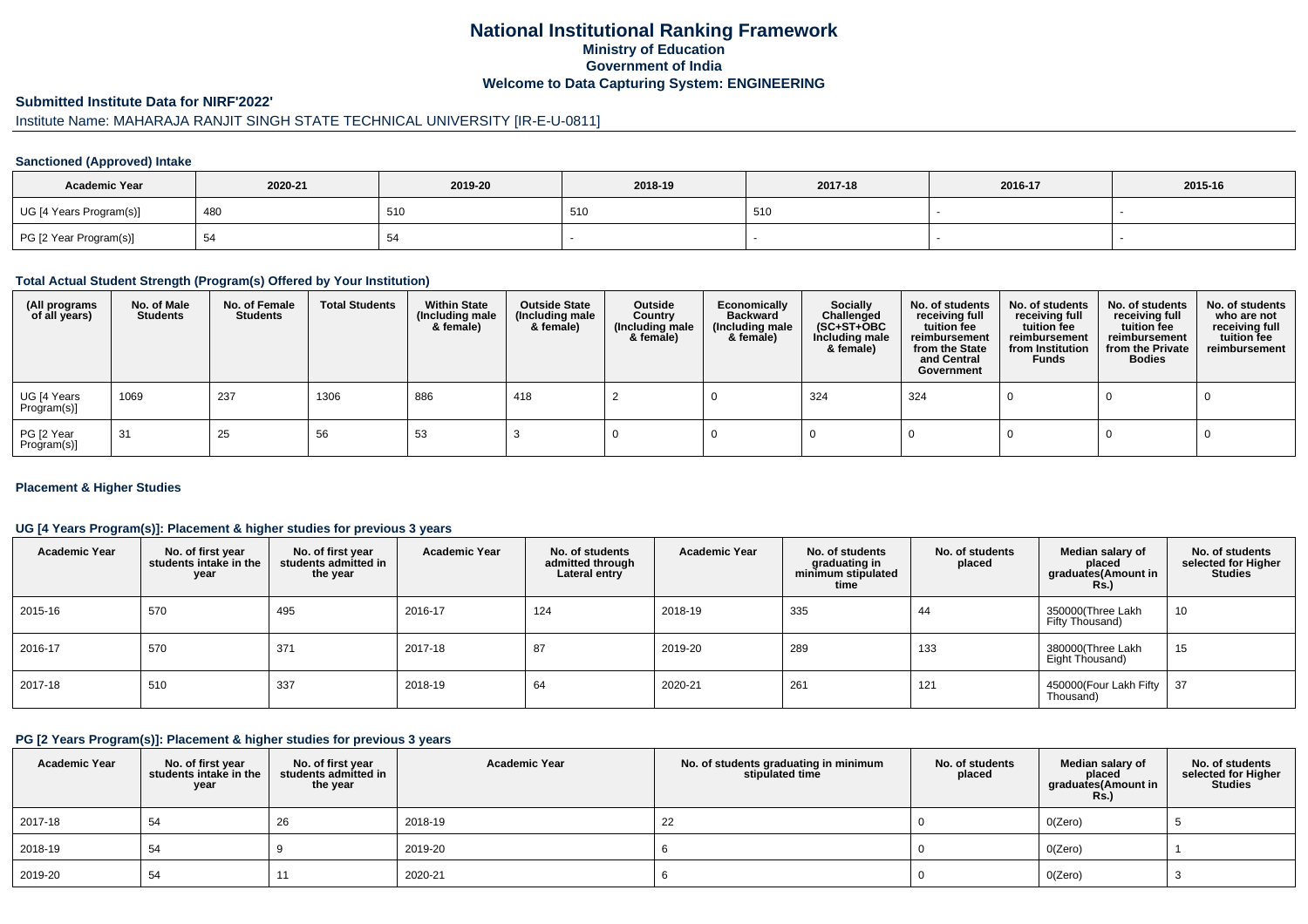#### **Ph.D Student Details**

| Ph.D (Student pursuing doctoral program till 2020-21 Students admitted in the academic year 2020-21 should not be entered here.) |         |         |         |  |  |  |  |
|----------------------------------------------------------------------------------------------------------------------------------|---------|---------|---------|--|--|--|--|
| <b>Total Students</b>                                                                                                            |         |         |         |  |  |  |  |
| Full Time                                                                                                                        |         |         |         |  |  |  |  |
| Part Time                                                                                                                        |         | 38      |         |  |  |  |  |
| No. of Ph.D students graduated (including Integrated Ph.D)                                                                       |         |         |         |  |  |  |  |
|                                                                                                                                  | 2020-21 | 2019-20 | 2018-19 |  |  |  |  |
| Full Time                                                                                                                        |         |         |         |  |  |  |  |
| Part Time                                                                                                                        |         |         |         |  |  |  |  |

### **Financial Resources: Utilised Amount for the Capital expenditure for previous 3 years**

| 2020-21<br><b>Academic Year</b>                                                                                                                                                           |                                          | 2019-20                                                | 2018-19                                                            |  |  |  |  |  |
|-------------------------------------------------------------------------------------------------------------------------------------------------------------------------------------------|------------------------------------------|--------------------------------------------------------|--------------------------------------------------------------------|--|--|--|--|--|
|                                                                                                                                                                                           | <b>Utilised Amount</b>                   | <b>Utilised Amount</b>                                 | <b>Utilised Amount</b>                                             |  |  |  |  |  |
| Annual Capital Expenditure on Academic Activities and Resources (excluding expenditure on buildings)                                                                                      |                                          |                                                        |                                                                    |  |  |  |  |  |
| Library (Books, Journals and e-Resources only)                                                                                                                                            | 0 (Zero)                                 | 0 (Zero)                                               | 0 (Zero)                                                           |  |  |  |  |  |
| New Equipment and software for Laboratories                                                                                                                                               | 0 (Zero)                                 | 0 (Zero)                                               | 0 (Zero)                                                           |  |  |  |  |  |
| <b>Engineering Workshops</b>                                                                                                                                                              | 0 (Zero)                                 | 0 (Zero)                                               | 0 (Zero)                                                           |  |  |  |  |  |
| Other expenditure on creation of Capital Assets (For setting up<br>classrooms, seminar hall, conference hall, library, Lab, Engg<br>workshops excluding expenditure on Land and Building) | 3800 (Three Thousand Eight Hundred only) | 241900 (Two Lakh Forty One Thousand Nine Hundred Only) | 1307840 (Thirteen Lakh Seven Thousand Eight Hundred Forty<br>Only) |  |  |  |  |  |

### **Financial Resources: Utilised Amount for the Operational expenditure for previous 3 years**

| <b>Academic Year</b>                                                                                                                                                                            | 2020-21                                                                         | 2019-20                                                                                  | 2018-19                                                                                            |  |  |  |  |  |  |
|-------------------------------------------------------------------------------------------------------------------------------------------------------------------------------------------------|---------------------------------------------------------------------------------|------------------------------------------------------------------------------------------|----------------------------------------------------------------------------------------------------|--|--|--|--|--|--|
|                                                                                                                                                                                                 | <b>Utilised Amount</b>                                                          | <b>Utilised Amount</b>                                                                   | <b>Utilised Amount</b>                                                                             |  |  |  |  |  |  |
| <b>Annual Operational Expenditure</b>                                                                                                                                                           |                                                                                 |                                                                                          |                                                                                                    |  |  |  |  |  |  |
| Salaries (Teaching and Non Teaching staff)                                                                                                                                                      | 149422015 (Fourteen Crore Ninety four Lakh Twenty Two<br>Thousand fifteen only) | 136701792 (Thirteen Crore Sixty Seven lakh one thousand<br>seven hundred ninty two only) | 189699973 (Eighteen Crore Ninety Six Lakh Ninety Nine<br>Thousand Nine Hundred Seventy Three only) |  |  |  |  |  |  |
| Maintenance of Academic Infrastructure or consumables and<br>other running expenditures (excluding maintenance of hostels<br>and allied services, rent of the building, depreciation cost, etc) | 3208680 (Thirty Two Lakh Eight Thousand Six Hundred Eighty)                     | 3935463 (Thirty Nine Lakh Thirty Five Thousand Four Hundred<br>Sixty Three)              | 24227990 (Two Crore Forty Two Lakh Twenty Seven<br>Thousand Nine Hundred Ninety)                   |  |  |  |  |  |  |
| Seminars/Conferences/Workshops                                                                                                                                                                  | 11853 (Eleven Thousand Eight Hundred Fifty Three Only)                          | 491647 (Four Lakh Ninety One Thousand Six Hundred Forty<br>Seven Only)                   | 631459 (Six Lakh Thirty One Thousand Four Hundred Fifty<br>Nine Only)                              |  |  |  |  |  |  |

**IPR**

| Calendar year            | 2020 | 2019 | 2018 |
|--------------------------|------|------|------|
| No. of Patents Published |      |      |      |
| No. of Patents Granted   |      |      |      |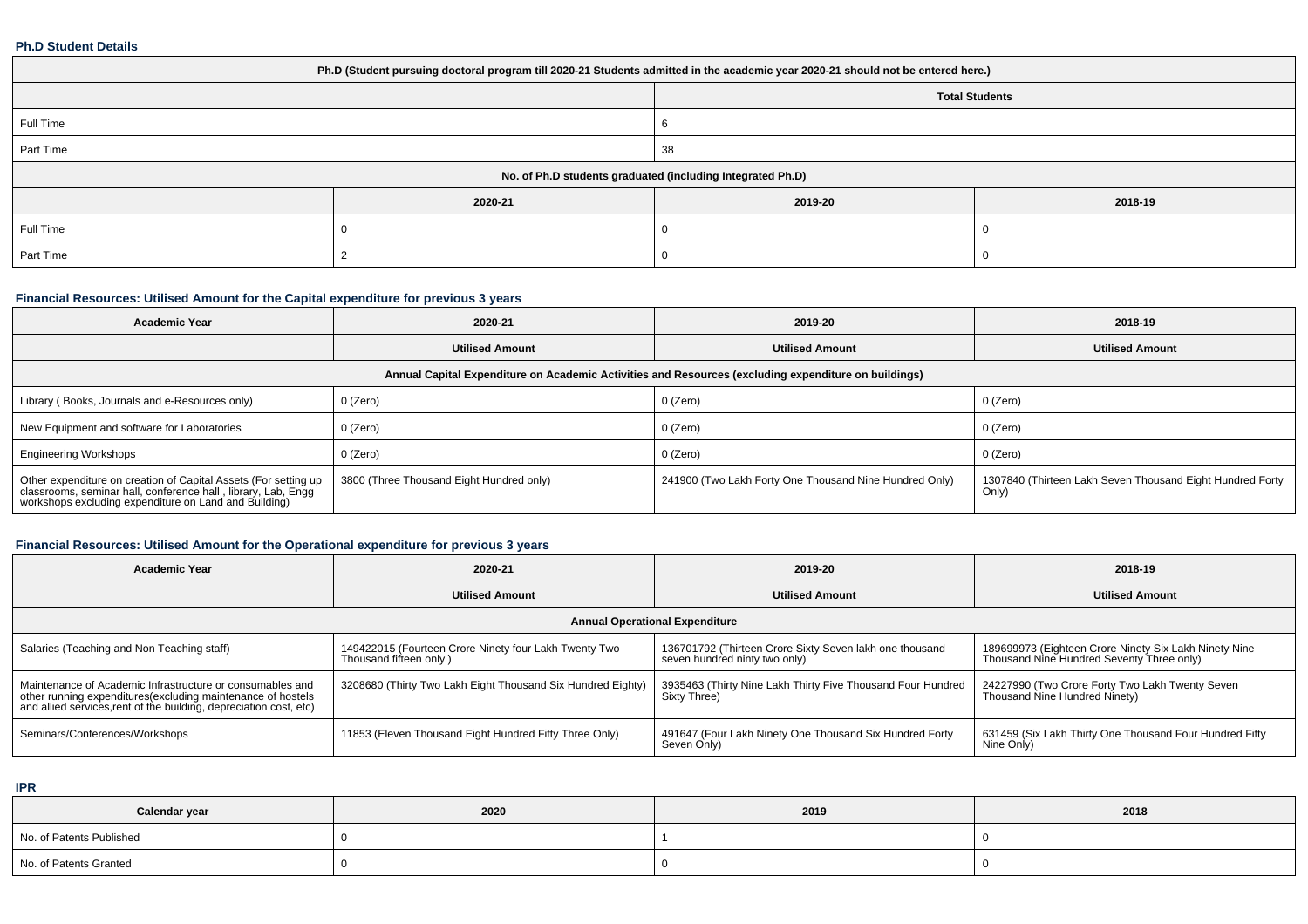### **Sponsored Research Details**

| <b>Financial Year</b>                    | 2020-21 | 2019-20 | 2018-19 |
|------------------------------------------|---------|---------|---------|
| Total no. of Sponsored Projects          |         |         |         |
| Total no. of Funding Agencies            |         |         |         |
| Total Amount Received (Amount in Rupees) |         |         |         |
| Amount Received in Words                 | Zero    | Zero    | Zero    |

### **Consultancy Project Details**

| <b>Financial Year</b>                    | 2020-21                                | 2019-20                                        | 2018-19                                           |
|------------------------------------------|----------------------------------------|------------------------------------------------|---------------------------------------------------|
| Total no. of Consultancy Projects        | 496                                    | 446                                            | 398                                               |
| Total no. of Client Organizations        | 496                                    | 446                                            | 398                                               |
| Total Amount Received (Amount in Rupees) | 12050000                               | 15552000                                       | 14476000                                          |
| Amount Received in Words                 | One hundred Twenty Lakh Fifty Thousand | One hundred Fifty Five Lakh Fifty Two thousand | One hundred Forty four Lakh Seventy Six Thouisand |

### **PCS Facilities: Facilities of physically challenged students**

| 1. Do your institution buildings have Lifts/Ramps?                                                                                                         | Yes, more than 80% of the buildings |
|------------------------------------------------------------------------------------------------------------------------------------------------------------|-------------------------------------|
| 2. Do your institution have provision for walking aids, including wheelchairs and transportation from one building to another for<br>handicapped students? | Yes                                 |
| 3. Do your institution buildings have specially designed toilets for handicapped students?                                                                 | Yes, more than 80% of the buildings |

# **Faculty Details**

| Srno           | Name                   | Age | Designation                                         | Gender | Qualification | <b>Experience (In</b><br>Months) | <b>Currently working</b><br>with institution? | <b>Joining Date</b> | <b>Leaving Date</b> | <b>Association type</b> |
|----------------|------------------------|-----|-----------------------------------------------------|--------|---------------|----------------------------------|-----------------------------------------------|---------------------|---------------------|-------------------------|
|                | Dr S k Bath            | 53  | Professor                                           | Female | Ph.D          | 328                              | Yes                                           | 09-09-1994          | $\sim$              | Regular                 |
| 2              | Dr Ved Parkash         | 45  | <b>Assistant Professor</b>                          | Male   | Ph.D          | 78                               | Yes                                           | 25-12-2016          | $\sim$              | Regular                 |
| 3              | Er Preeti Rani         | 29  | <b>Assistant Professor</b>                          | Female | M.Tech        | 60                               | Yes                                           | 09-09-2021          | $\sim$              | Other                   |
| 4              | Er Jagdeep Kaur        | 26  | <b>Assistant Professor</b>                          | Female | M.Tech        |                                  | Yes                                           | 09-09-2021          | $\sim$              | Other                   |
| 5              | Er Harpreet Sharma     | 29  | <b>Assistant Professor</b>                          | Male   | M.Tech        | 30                               | Yes                                           | 20-09-2021          | $\sim$              | Other                   |
| 6              | Er Sandeeppal<br>Singh | 35  | <b>Assistant Professor</b>                          | Male   | M.Tech        | 132                              | Yes                                           | 17-09-2021          | $\sim$              | Other                   |
| $\overline{7}$ | Er Deepali Sharma      | 25  | <b>Assistant Professor</b>                          | Female | M.Tech        |                                  | Yes                                           | 27-09-2021          | $\sim$              | Other                   |
| 8              | Er Kapil Sharma        | 27  | <b>Assistant Professor</b>                          | Male   | M.Tech        | 17                               | Yes                                           | 21-09-2021          | $\sim$              | Other                   |
| 9              | Dr Savina Bansal       | 55  | Professor                                           | Female | Ph.D          | 398                              | Yes                                           | 01-02-1993          | $\sim$              | Regular                 |
| 10             | Dr A K Goel            | 59  | Dean / Principal /<br>Director / Vice<br>Chancellor | Male   | Ph.D          | 447                              | Yes                                           | 29-06-1993          | $\sim$              | Regular                 |
| 11             | Dr R K Bansal          | 55  | Professor                                           | Male   | Ph.D          | 420                              | Yes                                           | 24-12-1992          | $\sim$              | Regular                 |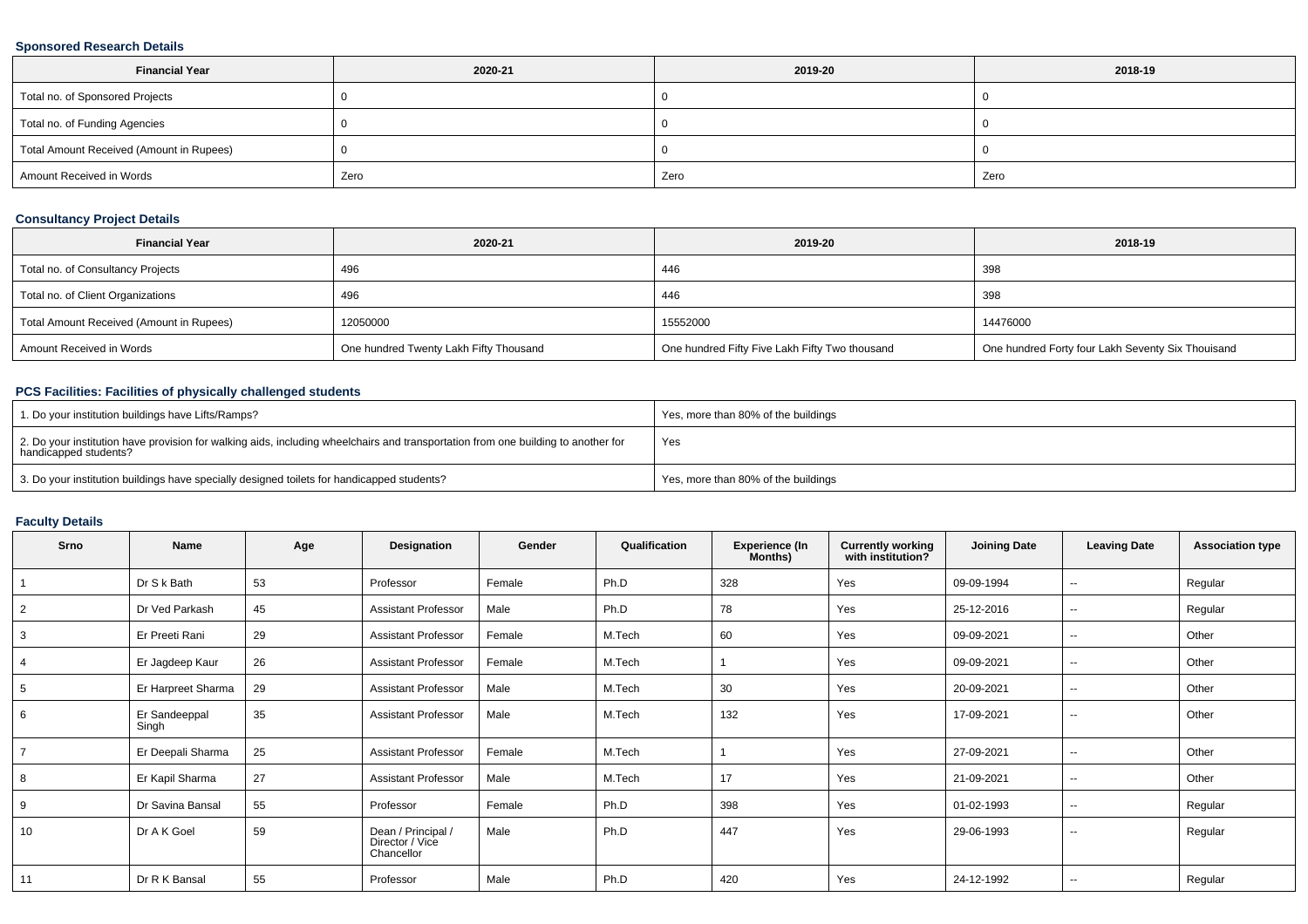| 12 | Dr Jyoti Saxena              | 59 | Professor                  | Female | Ph.D   | 324 | Yes | 06-06-1995 | $\overline{\phantom{a}}$ | Regular             |
|----|------------------------------|----|----------------------------|--------|--------|-----|-----|------------|--------------------------|---------------------|
| 13 | Dr Neeraj Gill               | 49 | Associate Professor        | Male   | Ph.D   | 324 | Yes | 22-02-1995 | Ξ.                       | Regular             |
| 14 | Dr Shweta Rani               | 40 | <b>Assistant Professor</b> | Female | Ph.D   | 192 | Yes | 12-08-2016 | --                       | Regular             |
| 15 | Dr Manoj Sharma              | 43 | Assistant Professor        | Male   | Ph.D   | 204 | Yes | 28-09-2016 | $\overline{\phantom{a}}$ | Regular             |
| 16 | Er Sukhjinder Singh          | 34 | <b>Assistant Professor</b> | Male   | M.Tech | 144 | Yes | 10-08-2009 | $\overline{\phantom{a}}$ | Adhoc / Contractual |
| 17 | Er Nikita Sehgal             | 31 | <b>Assistant Professor</b> | Female | M.Tech | 96  | Yes | 04-08-2014 | $\overline{\phantom{a}}$ | Adhoc / Contractual |
| 18 | Er Amandeep Kaur             | 31 | <b>Assistant Professor</b> | Female | M.Tech | 96  | Yes | 17-06-2013 | Ξ.                       | Adhoc / Contractual |
| 19 | Er Anumeet Kaur<br>Sidhu     | 35 | <b>Assistant Professor</b> | Female | M.Tech | 120 | Yes | 08-08-2014 | $\overline{\phantom{a}}$ | Adhoc / Contractual |
| 20 | Dr Paramjeet Singh           | 46 | Professor                  | Male   | Ph.D   | 276 | Yes | 01-09-1998 | Ξ.                       | Regular             |
| 21 | Dr Shaveta Rani              | 44 | Professor                  | Female | Ph.D   | 276 | Yes | 28-08-1998 | $\overline{\phantom{a}}$ | Regular             |
| 22 | Dr Naresh Kumar<br>Garg      | 49 | Professor                  | Male   | Ph.D   | 276 | Yes | 07-07-2000 | $\overline{\phantom{a}}$ | Regular             |
| 23 | Dr Dinesh Kumar              | 47 | Associate Professor        | Male   | Ph.D   | 264 | Yes | 17-07-2000 | Ξ.                       | Regular             |
| 24 | Dr Abhilasha Jain            | 43 | Associate Professor        | Female | Ph.D   | 276 | Yes | 03-09-1998 | $\overline{\phantom{a}}$ | Regular             |
| 25 | Er Jyoti Rani                | 44 | Associate Professor        | Female | M.Tech | 264 | Yes | 06-09-2000 | $\overline{\phantom{a}}$ | Regular             |
| 26 | Dr Swati                     | 34 | <b>Assistant Professor</b> | Female | Ph.D   | 108 | Yes | 03-12-2013 | $\overline{\phantom{a}}$ | Adhoc / Contractual |
| 27 | Er Parul                     | 29 | <b>Assistant Professor</b> | Female | M.Tech | 78  | Yes | 10-08-2015 | Щ,                       | Adhoc / Contractual |
| 28 | Er Simardeep Kaur            | 30 | <b>Assistant Professor</b> | Female | M.Tech | 72  | Yes | 03-08-2015 | $\overline{\phantom{a}}$ | Adhoc / Contractual |
| 29 | Er Navdeep Kaur<br>Khiva     | 33 | <b>Assistant Professor</b> | Female | M.Tech | 101 | Yes | 30-07-2013 | $\overline{\phantom{a}}$ | Adhoc / Contractual |
| 30 | Er Manpreet Kaur             | 30 | <b>Assistant Professor</b> | Female | M.Tech | 65  | Yes | 04-08-2015 | Щ,                       | Adhoc / Contractual |
| 31 | Er Sukhbir singh             | 37 | <b>Assistant Professor</b> | Male   | M.S    | 51  | Yes | 22-10-2021 | $\overline{\phantom{a}}$ | Other               |
| 32 | Dr Ramandeep Kaur            | 30 | <b>Assistant Professor</b> | Female | Ph.D   | 17  | Yes | 25-02-2021 | $\overline{\phantom{a}}$ | Other               |
| 33 | Er Lovjot Kaur               | 29 | <b>Assistant Professor</b> | Female | M.Tech | 29  | Yes | 09-09-2021 | Ξ.                       | Other               |
| 34 | Dr Balwinder Singh           | 55 | Professor                  | Male   | Ph.D   | 312 | Yes | 31-01-1996 | $\overline{\phantom{a}}$ | Regular             |
| 35 | Dr Rajesh Gupta              | 51 | Professor                  | Male   | Ph.D   | 288 | Yes | 14-09-1998 | $\overline{\phantom{a}}$ | Regular             |
| 36 | Dr Harish Kumar<br>Garg      | 50 | Professor                  | Male   | Ph.D   | 312 | Yes | 01-01-2001 | $\overline{\phantom{a}}$ | Regular             |
| 37 | Prof Naveen Singla           | 52 | Associate Professor        | Male   | M.Tech | 336 | Yes | 15-03-1994 | Ξ.                       | Regular             |
| 38 | Prof Vivek                   | 49 | <b>Assistant Professor</b> | Male   | M.Tech | 252 | Yes | 17-07-2000 | Щ,                       | Regular             |
| 39 | Prof Jasvir Singh<br>Tiwana  | 52 | Associate Professor        | Male   | M.Tech | 252 | Yes | 18-07-2000 | Щ,                       | Regular             |
| 40 | Dr Anil Jindal               | 39 | <b>Assistant Professor</b> | Male   | Ph.D   | 60  | Yes | 12-08-2016 | Щ,                       | Regular             |
| 41 | Dr Kamaljit Singh<br>Boparai | 43 | <b>Assistant Professor</b> | Male   | Ph.D   | 204 | Yes | 12-08-2016 | Ξ.                       | Regular             |
| 42 | Dr Satpal Singh              | 42 | <b>Assistant Professor</b> | Male   | Ph.D   | 108 | Yes | 16-08-2016 | ÷,                       | Regular             |